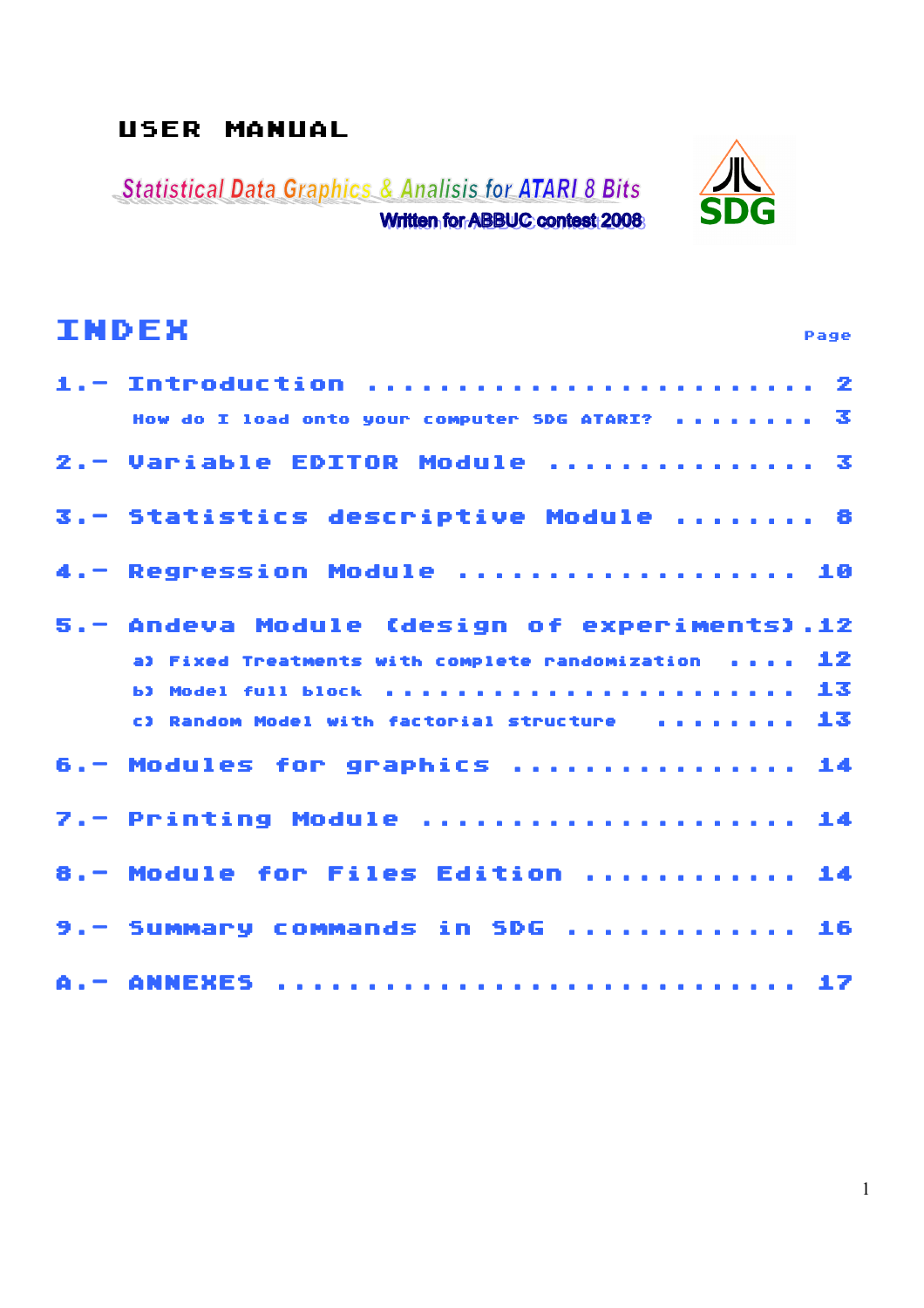# **1.- Introduction**

Graphs and statistics (SDG) is a powerful software and easy to use. Through menu you can create and edit variables, manage files, describe variables in statistical form, perform simple and multiple regression, analysis of variance for experimental designs, two-dimensional and three-dimensional graph equations, build scatter diagrams and histograms. It may also generate random variables, transform variables, variables to convert various formats to interact with various programs, create pie charts, bar, etc.

All results are easy to interpret and the user requires only minimal knowledge of statistics.

SDG consists of several modular programs that interact with each other through interactive menus with the user.



All modules are scheduled in TURBO BASIC with some subroutines into machine code that makes some processes more efficient. All programs are unprotected and can be listed and or modified.

With SDG you can graph their monthly expenses, statisticians calculate averages and other complexes, pooling their data in tables and get immediate histograms, to differentiate between products, predicting its sales or expenses, graph complex mathematical functions, and so on.

#### **The configuration that requires you to use SDG in a physical ATARI:**

- 1) A computer ATARI with a minimum of 48 Kb RAM.
- 2) A floppy drive ATARI
- 3) A diskette SDG (A and B sides system or two separate floppy disks) with modular programmes.
- 4) A blank floppy disk to store files: variables (data), graphics, tables, etc.
- 5) A printer EPSON RC-220 or equivalent, optional.
- 6) An optional printer plotter ATARI 1020 for three-dimensional graphics.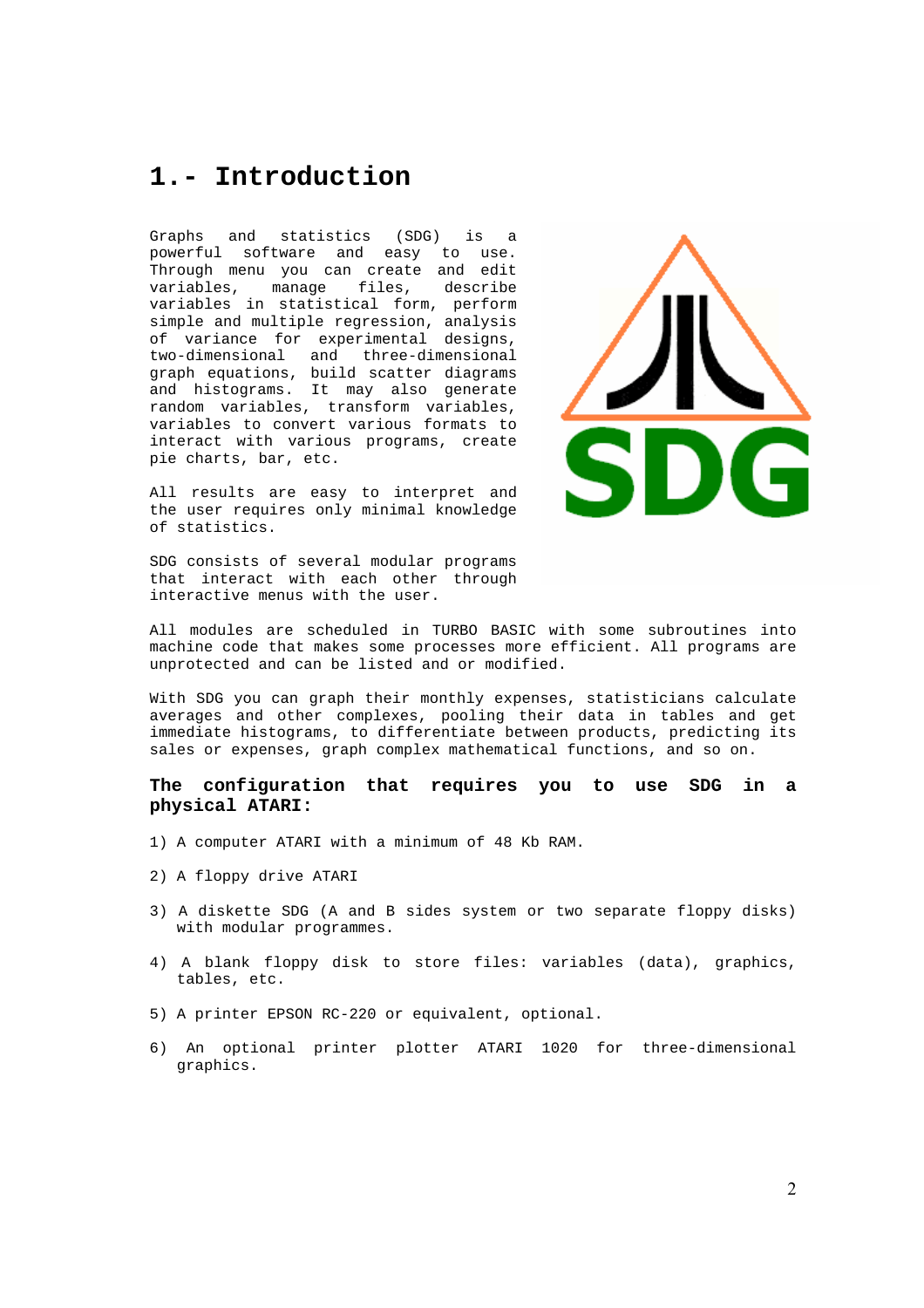**The configuration that requires you to use SDG in emulation with Atari800Win Plus:**

- 1) Load Image **SDG-side-A.atr** in the Disk Drive 1
- 2) Load Image **SDG-Data.atr** in Disk Drive 2
- 3) Reset emulator and disable BASIC. When you start the program, choose Option 2

#### **How do I load onto your computer SDG ATARI?**



- 1) Turn on the drive 1 (and 2 drive in case of using two Drives)
- 2) Insert the SDG system disk by side A (or Diskette 1 if the system is recorded in two separate floppy disks).
- 3) Turn on your computer pressing OPTION
- 4) Choose the appropriate option on the screen and follow the instructions below.



### **2.- Variable EDITOR Module**

Purpose: To create, modify or add data from a variable. The variables must be created or modified one by one, and before editing another variable, the above is recorded on the disk data.

Once released all relevant variables, the modules can be used for descriptive statistics, graphs, regression, or analysis of variance for design of experiments.

To increase the speed in the edition of variables and allow a greater degree of automation in the subsequent analysis of information, the editor lets you create variables according to their type (discrete or continuous variable), and agree to form that will be transferred to computer (or many variables with little data to be repeated). In general, a variable that is usually discreet is represented by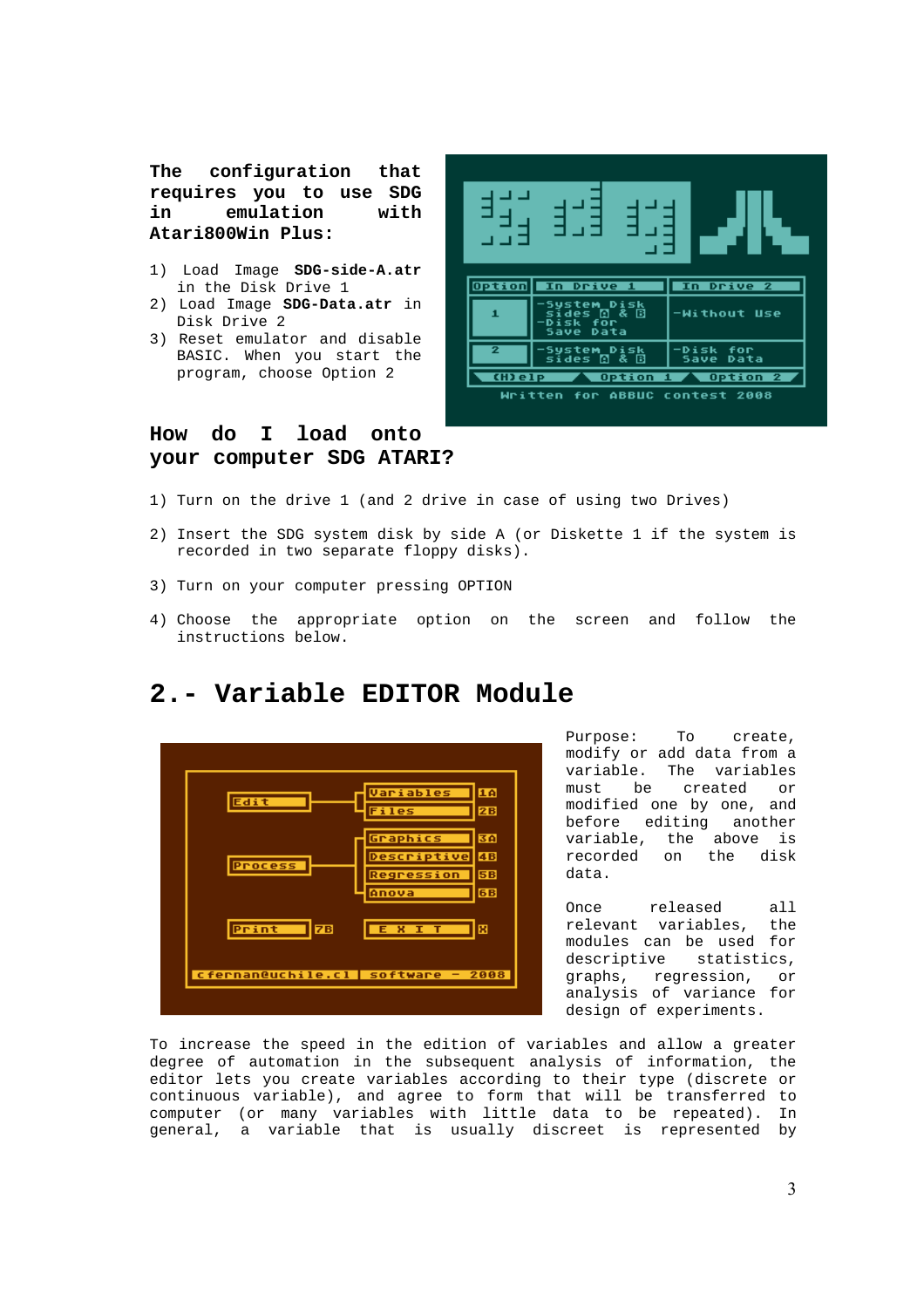categories or classes only because it makes no sense to establish ranks continued with their values. The variables are considered continuous if it makes sense to group their values range or ranges. However, even if the variable is discreet, can be classified as if it were ongoing when the number of different values is very high.

Options 1 and 3 are similar, they differ only in how they are introduced or edit data.

Options 2 and 4 are similar, they differ only in how they are introduced or edit data.

#### **The SDG EDITOR distinction between:**

a) Data isolated with values that are very repeated in the sample and to be grouped into categories with only tables (no class intervals). In this case the variable is considered Discrete. The publication of such data is done with option 1

Example: Variable daughter. The number of children from 27 families. As we enter the 27 data of this variable (daughter), it is easier to enter using the OPTION 1



program, ie variable discrete values with repeated.

#### 2 2 2 2 3 1 1 2 3 2 1 2 3 2 1 2 3 0 2 2 0 0 0 2 1 1 1

Note that the value 0 has a frequency of 4, the value 1 a frequency of 7, the value 2 a frequency of 12, and worth 3 a frequency of 4, ie, with many repeated values. 1 with the option of SDG facilitates the entry or editing of this type of variable.

When the descriptive process of variable with SDG (tabulation and calculation of parameters), will be something like this:

| Daughter | Frequency | Frec. Acum. | Frec. $\%$ | Frec.Acum. % |
|----------|-----------|-------------|------------|--------------|
|          |           |             | 14.81      | 14.81        |
|          |           |             | 25.93      | 40.74        |
|          |           |             | 44.44      | 85.19        |
|          |           |             | 14.81      | 100          |
| Totales  |           |             | 100        |              |

Note that the categories are not intervals (Discrete Variable)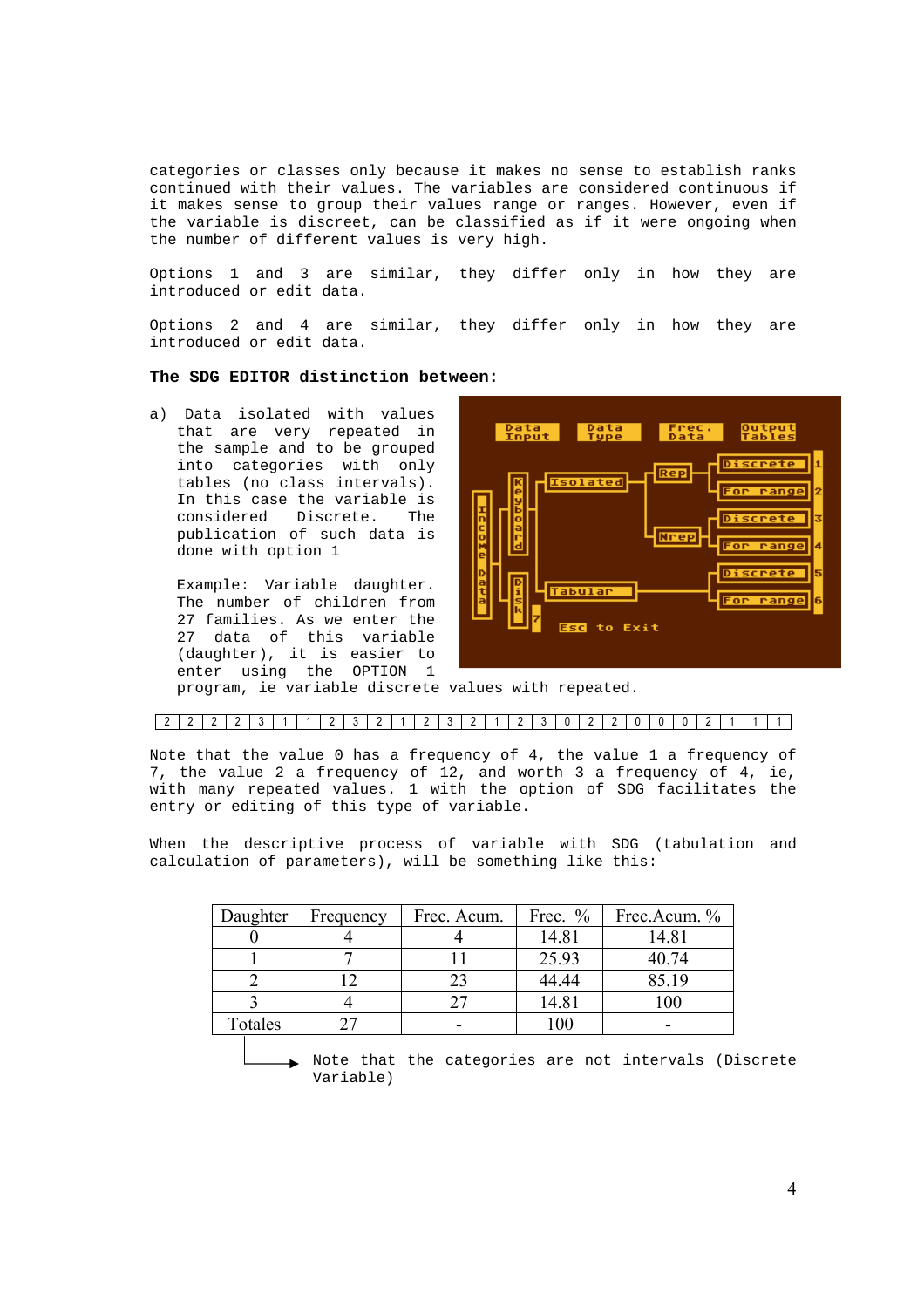b) Data isolated with values that are not (very) repeated in the sample and to be grouped into categories with only tables (no class intervals). In this case the variable is also considered Discrete. The publication of such data is done with Option 3.

Example: Height. The height of 13 floors (m) measures with a decimal precision. Note that can be described discrete variables even if they have decimals. Although you can also use option 1, it is easier to use option 3

#### $1.6$  | 1.5 | 1.7 | 1.8 | 1.7 | 1.0 | 1.5 | 1.8 | 1.0 | 1.3 | 1.7 | 1.7 |

When the descriptive process of variable with SDG (tabulation and calculation of parameters), will be something like this:

| <b>HEIGHT</b> | Frecuency | Frec. Acum. | Frec. $%$ | Frec.Acum. % |
|---------------|-----------|-------------|-----------|--------------|
| $1.0\,$       |           |             | 15.38     | 15.38        |
| 1.3           |           |             | 7.69      | 23.08        |
| 1.5           |           |             | 23.08     | 46.15        |
| 1.6           |           |             | 7.69      | 53.85        |
| 1.7           |           |             | 30.77     | 84.62        |
| 1.8           |           | 13          | 15.38     | 100          |
| Totals        |           |             | 100       |              |

Note that the categories are not intervals (Discrete Variable)

Observations: The variable can be discreet when considering their classification in frequency tables does not involve the use of intervals or ranges. The classification tables in a unique class of discrete variables are possible only if the number of values "different" observed in the variable does not exceed 20.

c) Data isolated with values that are repeated in the sample and to be grouped into categories with tables intervals. In this case the variable continue is considered. The publication of such data is done with Option 2. We can also use option 4, but I would write one to one data.

Example: Variable weight. The weight (kg) of 40 persons:

|  |  | 45 45 45 50 50 50 52 40 50 48 48 38 45 50 40 50 45 45 50 37 37 |  |  |  |  |  |  |  |
|--|--|----------------------------------------------------------------|--|--|--|--|--|--|--|
|  |  | 45 37 37 39 50 37 42 48 45 45 45 50 52 37 37 45 45 48 38       |  |  |  |  |  |  |  |

When the descriptive process of variable with SDG (tabulation and calculation of parameters), will be something like this:

5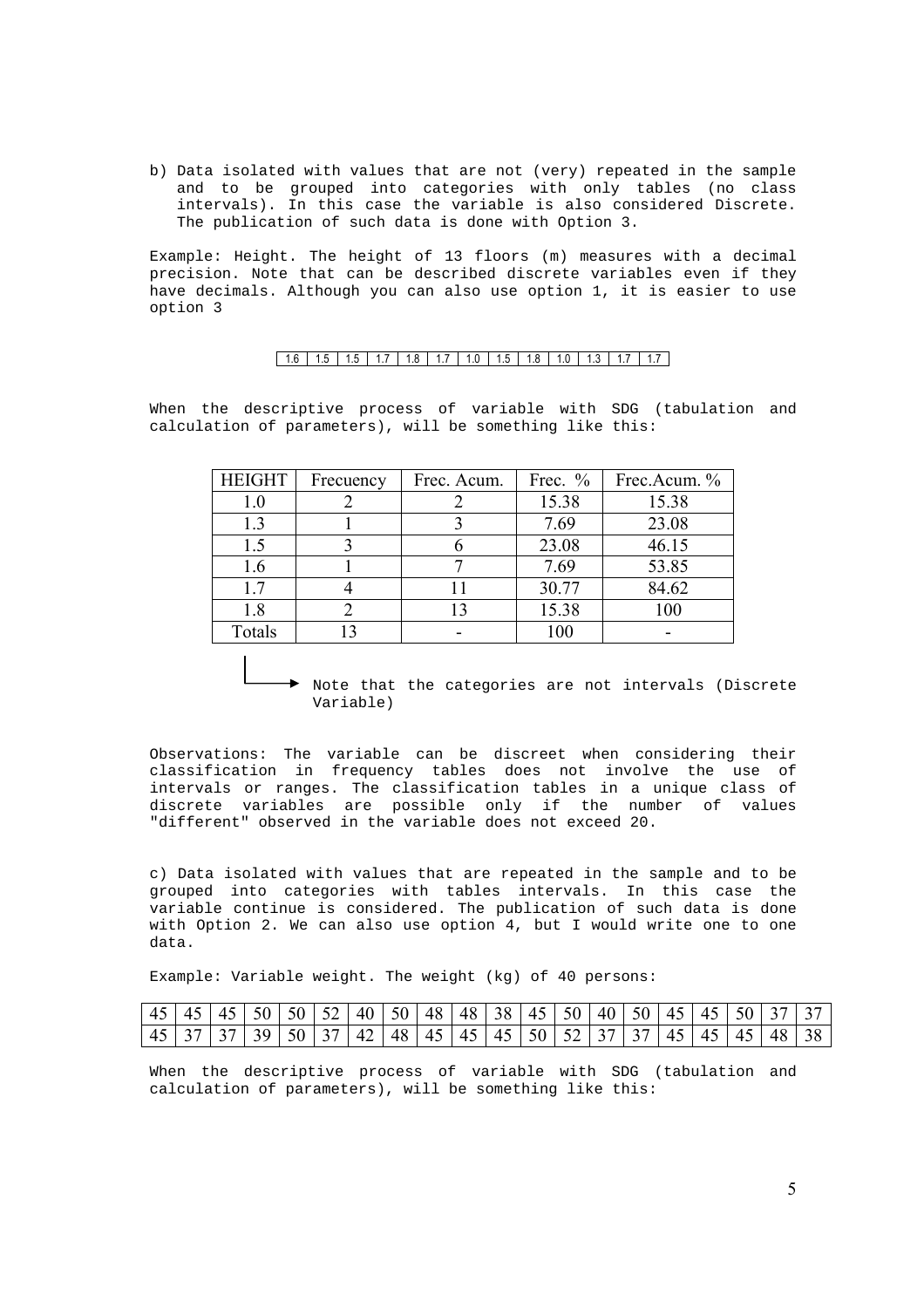| WEIGHT (kg)           | Average | Frecuency      | Frec.           | Frec. $%$ | Frec.Acum. |
|-----------------------|---------|----------------|-----------------|-----------|------------|
| Lim. Inf. - Lim. Sup. |         |                | Acum.           |           | $\%$       |
| $36 \leq x \leq 39$   | 37.5    | 10             | 10              | 25.00     | 25.00      |
| 39 < x < 42           | 40.5    | 3              | 13              | 7.50      | 32.50      |
| 42 < x < 45           | 43.5    | 13             | 26              | 32.50     | 65.00      |
| 45 < x < 48           | 46.5    | $\overline{4}$ | 30              | 10.00     | 75.00      |
| 48 < x < 51           | 49.5    | 8              | 38              | 20.00     | 95.00      |
| $51 < x \le 54$       | 52.5    | 2              | 40              | 5.00      | 100        |
| Totals                |         | 40             | $\qquad \qquad$ | 100       |            |

- Note that the categories are expressed by intervals (continuously variable). SDG automatically calculates the required number of intervals and lower and upper limits for each category.
- d) Data isolated with values that are not (very) repeated in the sample and to be grouped into categories with tables intervals. In this case the variable is considered Continuing. The publication of such data is done with Option 4. It also could use the option 2 but would have to write one to one data over a frequency value of one for each input.

Example: Variable height (in centimeters) of 30 persons:

|  |  | 146   155   145   167   178   177   160   145   178   180   173   157   177   165   171 |  |  |  |  |  |
|--|--|-----------------------------------------------------------------------------------------|--|--|--|--|--|
|  |  | 148   175   165   176   149   150   162   163   166   147   151   154   177   157   152 |  |  |  |  |  |

When the descriptive process of variable with SDG (tabulation and calculation of parameters), will be something like this:

| HEIGHT (cm)           | Average | Frecuency | Frec. | Frec. $%$ | Frec.Acum.    |
|-----------------------|---------|-----------|-------|-----------|---------------|
| Lim. Inf. - Lim. Sup. |         |           | Acum. |           | $\frac{0}{0}$ |
| $145 \leq x \leq 151$ | 148     | 8         | 8     | 26.67     | 26.67         |
| 151 < x < 157         | 154     |           | 13    | 16.67     | 43.33         |
| 157 < x < 163         | 160     |           | 16    | 10.00     | 53.33         |
| 163 < x < 169         | 166     |           | 20    | 13.33     | 66.67         |
| 169 < x < 175         | 172     |           | 23    | 10.00     | 76.67         |
| 175 < x < 181         | 178     |           | 30    | 23.33     | 100           |
| Totals                |         | 30        |       | 100       |               |

Note that the categories are expressed by intervals (continuously variable). SDG automatically calculates the required number of intervals and lower and upper limits for each category.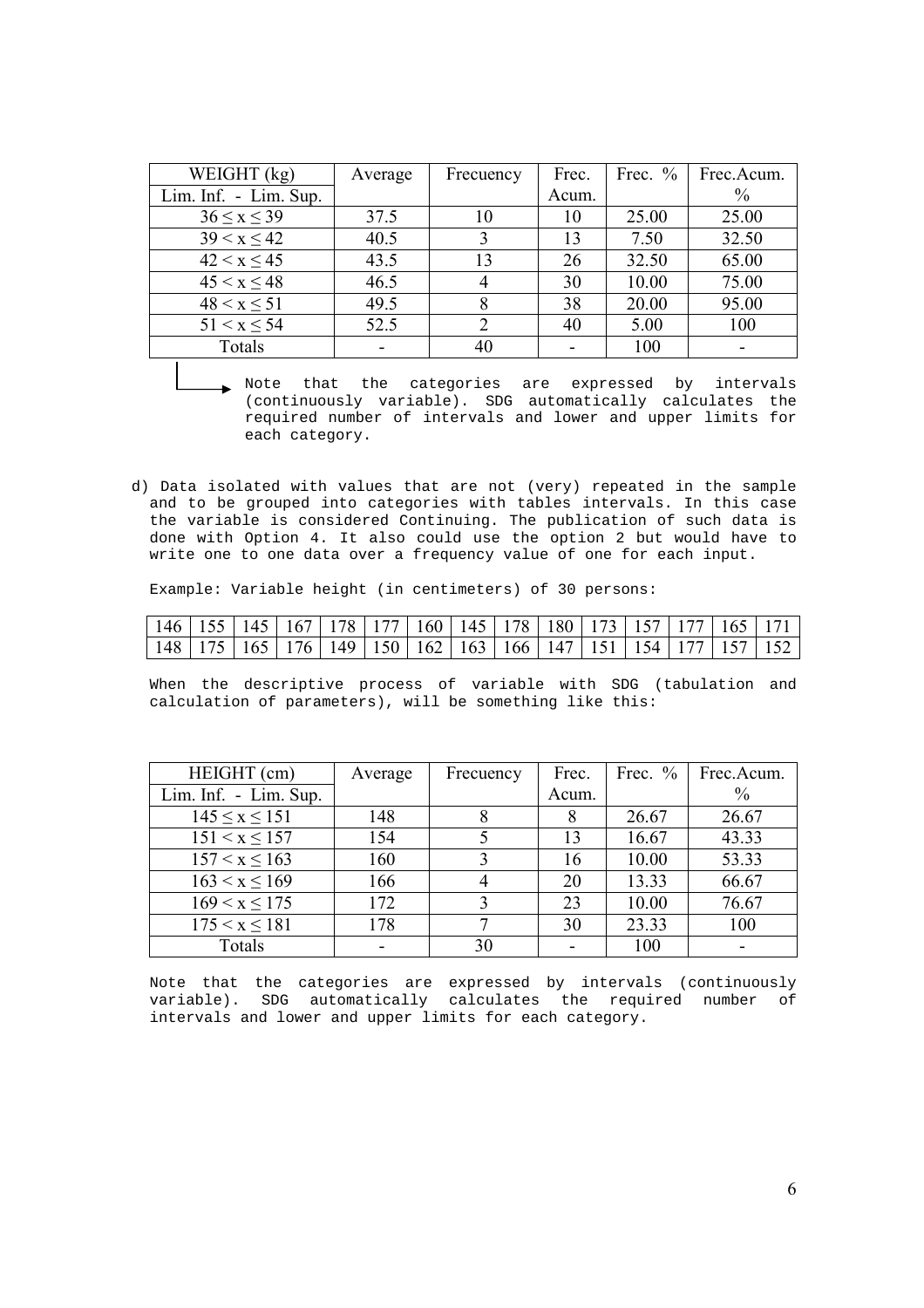e) The data come from a table with discrete classes or categories. In this case use the Option 5.

Example: Classification of the number of children in 100 families:

| Number of children  | Number of families (frecuency) |
|---------------------|--------------------------------|
| Clase $1$ :         |                                |
| $\text{Class } 2$ : | 33                             |
| Clase 3:            |                                |
| Clase $4$ :         |                                |
| Clase 5:            |                                |
| Clase 6:            |                                |

f) The data come from a table with classes or categories of intervals. In this case the use OPTION 6

Example: Classification of salaries of 300 employees.:

| <b>SALARIES</b>                  | Number of employees (frecuency) |
|----------------------------------|---------------------------------|
| $Lim.$ Inf. $Lim.$ Sup.          |                                 |
| Clase 1: $0 \le x \le 20000$     | 100                             |
| Clase 2: $20000 < x \le 40000$   | 80                              |
| Clase 3: $40000 \le x \le 60000$ | 70                              |
| Clase 4: $60000 \le x \le 80000$ | 30                              |
| Clase 5: $80000 < x \le 100000$  | 20                              |

Observations: The module Descriptive Statistics processed properly only when all these tables have equal intervals breadth. The upper limit of the intervals is included in each class, however the lower limit of the intervals is excluded from each class, except in Class 1.

Options 1, 2 and 3, 4 respectively, are equivalent and differ only in how you can enter data.

When the module is used descriptive statistics to analyze the data, must be chosen carefully between options 1, 2, 3, 4, 5 or 6, because it depends on which tables are incorporated into classes resulting unique or Ranges (Intervals).

The modules to build chart, making regressions, or to design experiments, they can only use variables entered with options 1, 2, 3 or 4.

Options 1 to 6 of the editor of variables are used only to enter variable (data) through the keyboard.

Option 7 is used to edit variables taped drive through any of the options described above,

Note: If you mistakenly entered the publisher, to leave him with enough pressure <Esc>.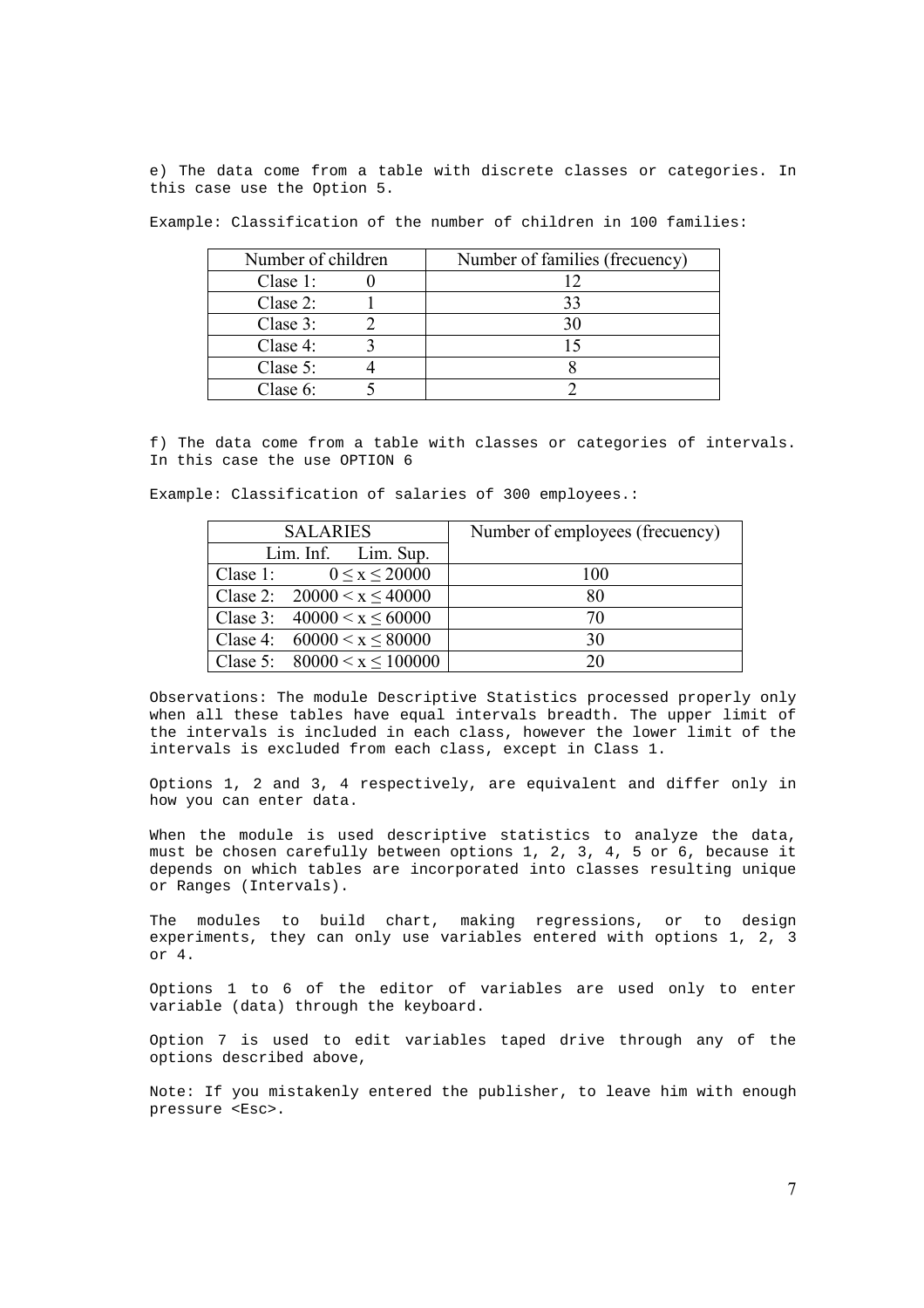Example: Enter through the editor the following variables (will be used later to exemplify processes). As there are few data and are not repeated, use option 3 of the publisher. There are two variables: An independent variable YEARS (YEARS) and a dependent variable production (PROD):

| $Var1$ : | <b>YEARS</b> | 2000   2001   2002   2003   2004   2005   2006   2007 |     |    |  |    |  |
|----------|--------------|-------------------------------------------------------|-----|----|--|----|--|
| $Var2$ : | <b>PROD</b>  |                                                       | 165 | 25 |  | 68 |  |

To edit the variables above, follow these steps:

- 1) Turn on the drive Atari 1050
- 2) It floppy system by the side A
- 3) When the home screen of SDG, 1 choose whether their data are saved on a diskette that will drive the 1 (exchange with the floppy System), or 2 if their data is saved on a diskette that will drive the 2 (Another floppy 1050).
- 4) When displayed the main menu, choose Option 1 (EDITOR variable).
- 5) Choose option 3 Editor Variables (Keyboard Discretos not to repeat).
- 6) Enter the number of data containing the variable: 8.
- 7) Enter the data for one to one variable YEARS:
	- 2000<return> 2001<return> 2002<return> 2003<return>  $2004$  creturn> 2005<return> 2006<return> 2007<return>
- 8) Check your data and verify they are correct.
- 9) Accept the income of the variable (Press A)
- 10) Insert the disk data and press <return>.
- 11) If you have not created variables that floppy, the directory will appear empty. Press "E" to finish watching the directory.
- 12) Enter the name of the variable: write YEARS and press <return>.

Repeat entire process prior to the variable PROD (Production). Finally, return to the main menu by pressing <return>.

## **3.- Statistics descriptive Module**

| <b>STATISTICS OF POSITION AND DISPERSION</b> |               |
|----------------------------------------------|---------------|
|                                              |               |
| <b>ARITHMETIC AVERAGE</b>                    | 1.59259259    |
| <b>GEOMETRIC AVERAGE</b>                     | ø             |
| <b>MEDIAN</b>                                | 2             |
| <b>QUARTILE 1</b>                            | 1             |
| <b>QUARTILE 3</b>                            | 2             |
| MODE 1                                       | 2             |
|                                              |               |
| <b>MINIMUM VALUE</b>                         | ø             |
| <b>MAXIMUM VALUE</b>                         | 3             |
| RANGE                                        | 3             |
| <b>MEAN DEUIATION</b>                        | 0.8091168096  |
| UARIANCE                                     | 0.83401922    |
| <b>DEUIATION</b><br><b>TANDARD</b>           | 0.9132465275  |
| <b>VARIATION COEFFICIENT</b>                 | 57.3433867    |
| <b>PEARSON</b><br>SLOPE OF                   | -0.4461089067 |
| <b>KURTOSIS PERCENTILIC</b>                  | -0.0963333334 |
|                                              |               |
|                                              |               |
|                                              |               |
| 1TB 2HP 3HA 4PM 5PE 65V 7PR 8EX (-->)        |               |
|                                              |               |

This module can describe any statistically variable hospitalized with options from 1 to 6 Editor variables. Handing the following information:

a) Table of frequencies with complete and absolute frequency percentage, and accumulated partial .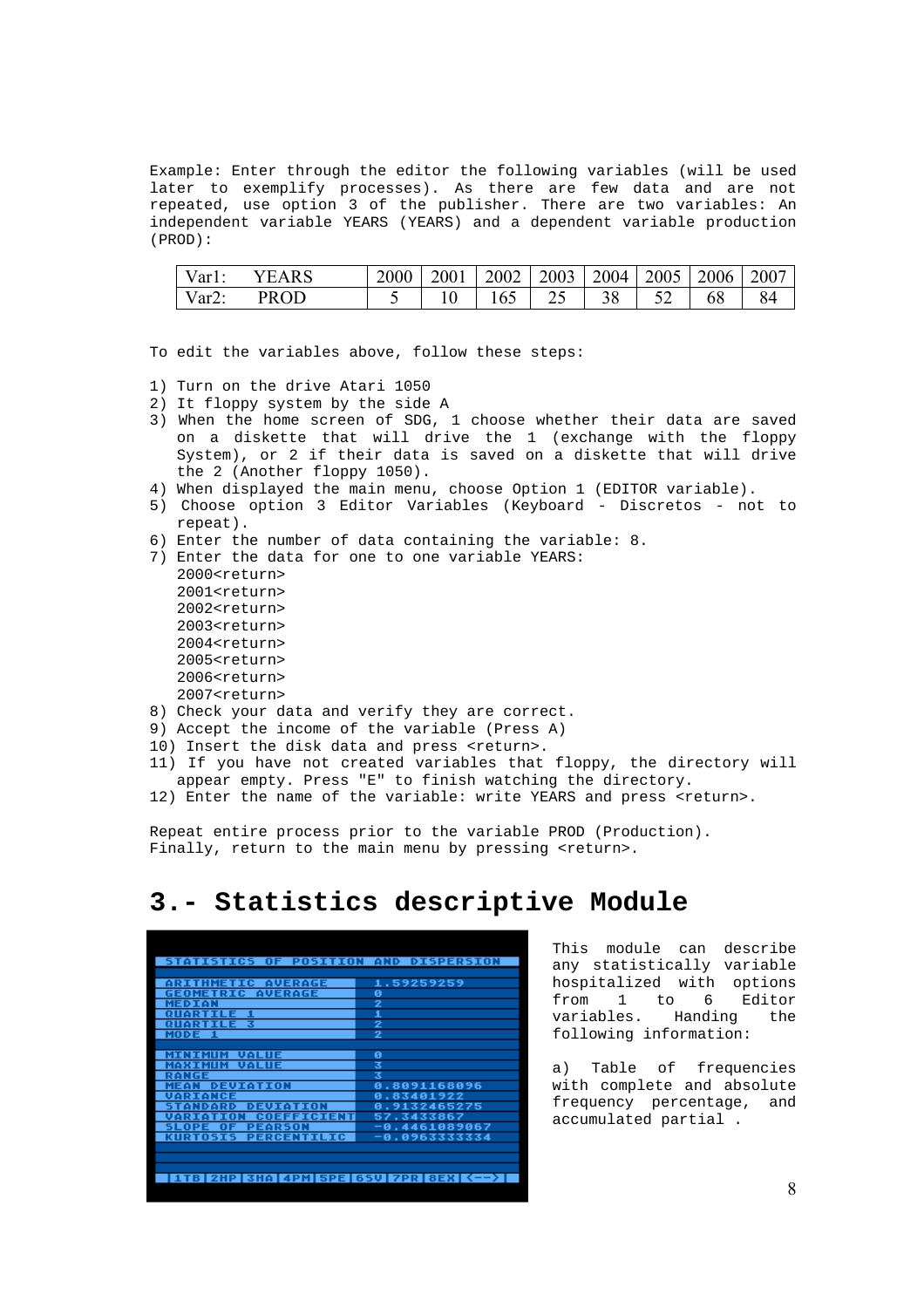If the variable is discreet, the maximum number of categories or classes is 20. When the variable is continuous, the number of intervals is calculated according to the Rule of Sturges, who said:

Number of intervals =  $1 + 3.3 *$  Logbase10(N), where N is the number of isolated data.

Example: If  $N = 200$ , then number intervals =  $1 + 3.3 *$  Logbase10  $(200) = 9$ 

- b) Histograms of frequency partial and cumulative.
- c) Position parameters: Arithmetic mean, Geometric mean, median, mode (one or more), Percentiles, Minimum and maximum value.
- d) Dispersion parameters: Variance, Standard deviation, rank, and coefficient of variation.

The variance calculated corresponds to that of the population, and the Standard deviation is the square root of the variance earlier. The coefficient of variation is calculated as the standard deviation divided by the arithmetic mean.

- e) Bias Pearson
- f) kurtosis percentile

At the end of this manual specifies all the formulas used by SDG.

Examples:

Studying the behavior of descriptive:

a) the variable PROD defined enteriormente with SDG b) The variable X as defined below.

Use Editor variables (option 4) to enter the following values of variable X:

|  | $12.23$   13.00   18.07   15.36   17.23   12.22   22.34   26.21   18.78   11.09 |  |  |  |
|--|---------------------------------------------------------------------------------|--|--|--|
|  | $15.22$   18.76   12.25   14.56   34.24   17.23   16.33   16.00   18.45   23.67 |  |  |  |

For both variables, once recorded, insert the floppy on the side B and choose Option Descriptive (4B). Then follow the instructions on screen. When asked if he recorded the results and you answered yes, the original data will be recorded and ordered not ordered (as admitted). These data will be recorded as a screen and can only be read later with the printing module (7B).

When the results appear on screen Module descriptive, they will be distributed over six screens, the first two for the table of frequencies, for the following parameters, and the last three for Percentiles.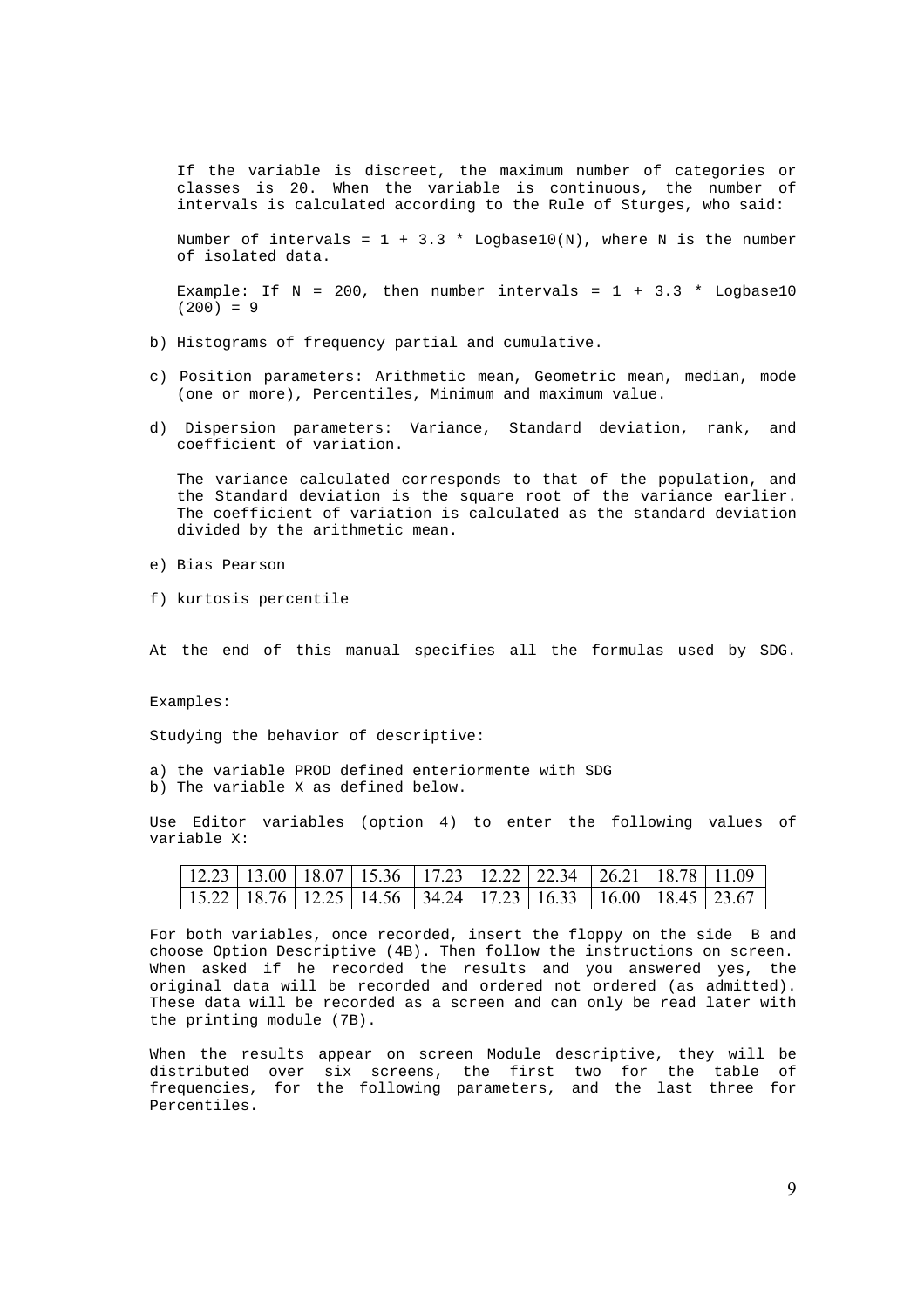The menu commands appears on the bottom line of the screen, and allows the following:

1) Show from the beginning the table frequencies.

- 2) Show Histogram Frequency Partial
- 3) Show Histogram Frequency Cumulatively
- 4) Show Parameters
- 5) Show the first screen Percentiles
- 6) Record six screens described above.
- 7) Print the reultados.
- 8) Exit to Main Menu

The left and right arrows are used to move half of screens to the left or right respectively.

To print or save the results, previously always press Option 1.

## **4.- Regression Module**

The module is loaded from the Main Menu B-side of the disk system. Insert the disk data and press <return>, you'll see that in diquete data are recorded by the two variables you: YEARS and PROD. Press "E" to finish watching the directory and enter as it prompted the dependent variable and the independent variable PROD YEARS. Then choose the menu screen the regression model most appropriate, or adjust

|                   | <b>REGRESSION</b><br><— ==> MENU                       |
|-------------------|--------------------------------------------------------|
| 1<br>$\mathbf{z}$ | Diagram of dispersion<br>Graphics of functions Y=f(X)  |
| 3<br>4            | Linear simple regression<br>Linear multiple regression |
| 5.                | Variables Transformation                               |
|                   |                                                        |
|                   |                                                        |

all models and then pick the best of them according to the results (Coefficient of Determination and analysis of variance).

While it can be done using multiple regression models simple, you can transform any variable (add a constant, calculate logarithms, etc.). And then perform regression with the variables processed. For example, if you want to adjust the model is  $Y = A + B / SQR$  (X) transforms the variable X as follows: first calculate the square root of the original variable and save this transformation with some name in the floppy data. Then transform the variable created previously by calculating the reciprocal of it.

| Notación     | ∡⊾   | OR(X)             | /SQR(X`                        |
|--------------|------|-------------------|--------------------------------|
| Guardar como | Varl | Var2 (o var $1$ , | Var $3$ (o var $2$ o var $1$ , |

Later, make a linear regression of the dependent variable "Y" on the new variable "1/SQR(X)".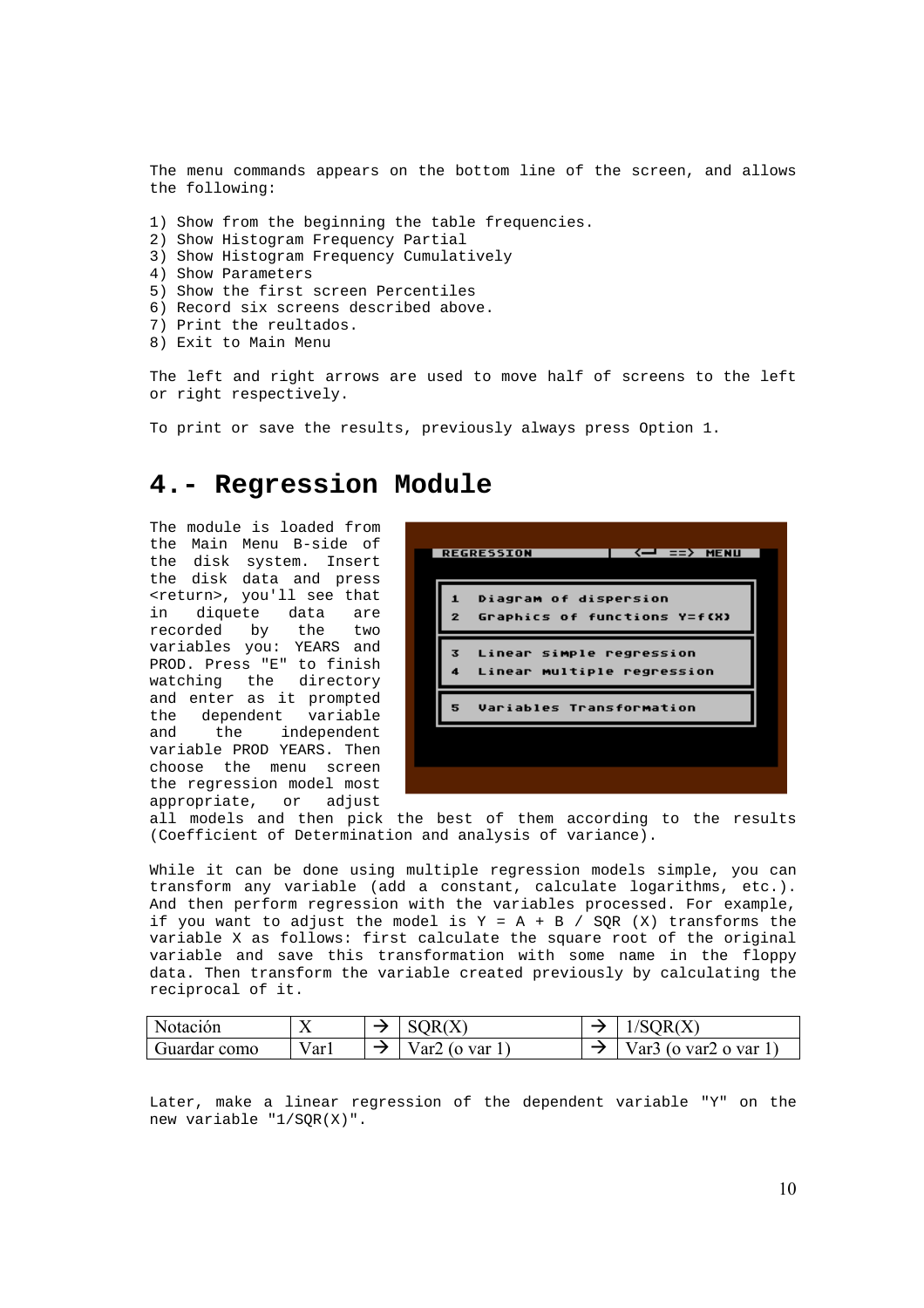Virtually all models of equations are linearization through transformations. The same method is applicable to the case of multiple regression.

Observation: To record the results of regression, pre-press option 1 which rewrites the screen and press option 6.

Also you can see the chart all the sampling points and adjusted model with options 3, 4 or 5. Only you can save or print figure high resolution obtained with the option 5.

The estimated values of the equation adjusted obtained with option 2.

The graphics produced by the form of regression (regression simple charts and diagrams scatter graph functions) while increasing its resolution greater the time remaining on the screen.

#### **Graphics produced by regression simple:**

**SELECT: amending intensity of background color. OPTION: changes color intensity points. START + SELECT: chart records. START + OPTION: graphic prints. START: back to previous screen.** 

Graphics functions and scatter diagrams:

When the graphic has reached the desired resolution pressures START and you'll see a menu on the bottom line of the screen that lets you:

**1, 2 and 3: modify the intensity of background color, and border points respectively.** 

**4: graphic record. 5: graphic print. 6: leave the graph.** 

The possibilities are many delivery this module, and only practice with the different options will allow you to take full advantage. All screens are sufficiently interactive with the user.

All programs are modular unprotected, so you can review and modify some of its characteristics. Any problem that has to run the programs, you can reset with SYSTEM RESET and re-run with RUN.

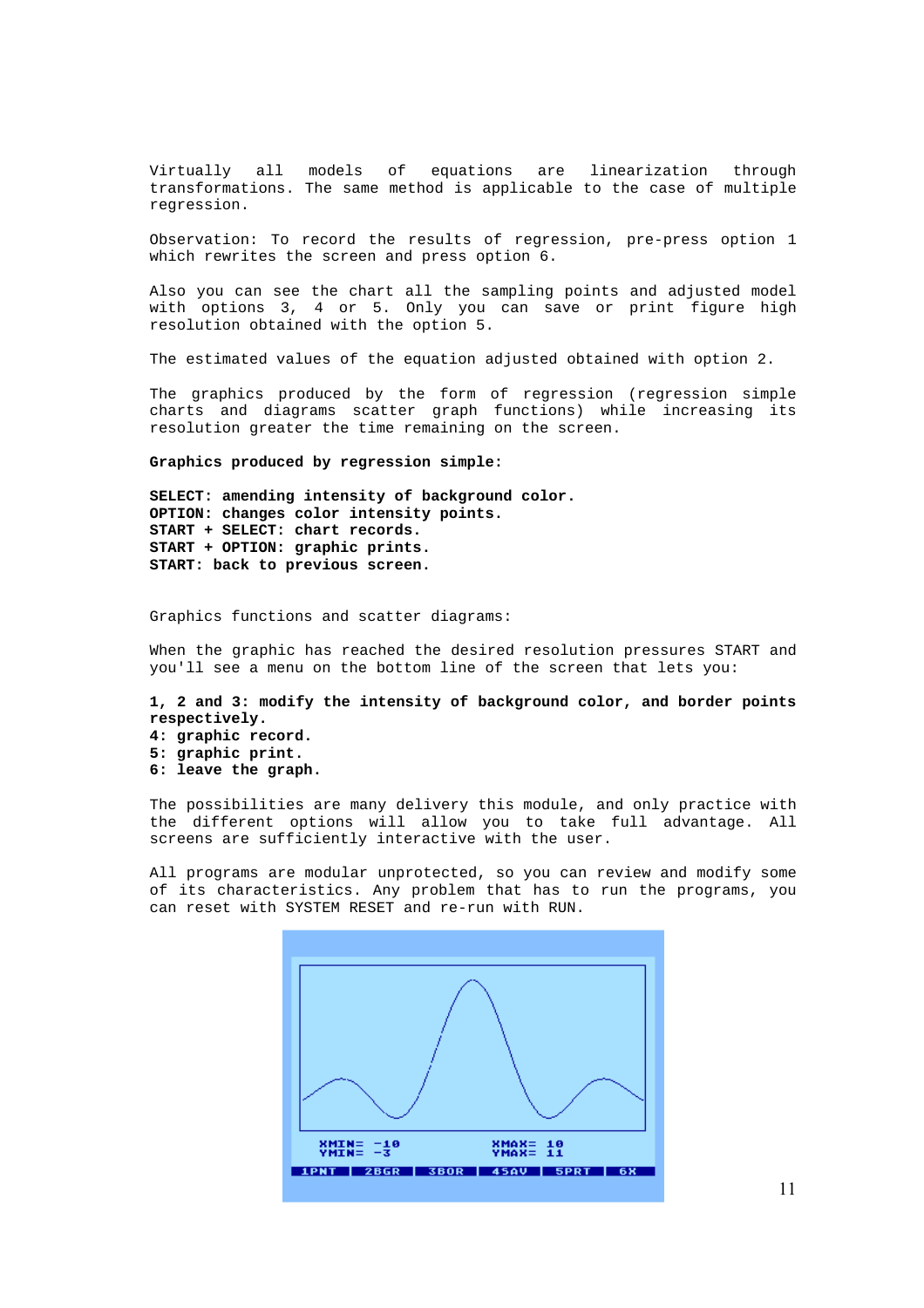# **5.- Andeva Module (design of experiments)**

The module calculates and constructs the table<br>Analysis of Variance Analysis of Variance (Andeva) to study the<br>existence of significant significant differences between different treatments. You have the option of bringing their design of experiments to one of the following models:

**a) Fixed Treatments with complete randomization.** This model is used when the treatments were randomly assigned to the experimental units.

| $\left\langle -\right\rangle$ ==> MENU<br>ANALISIS OF VARIANCE                   |  |
|----------------------------------------------------------------------------------|--|
|                                                                                  |  |
| 1 Model for fixed treatment with<br>full randomization<br>2 Model complete block |  |
| 3 Model random factorial<br>structure                                            |  |
|                                                                                  |  |
|                                                                                  |  |
|                                                                                  |  |

Example: Suppose you have four treatments (A, B, C and D) relating to four different drugs to combat disease. The drugs are tested in groups of people, repeating the process five times. The response of the drug was measured by calculating the percentage of people who Sanaa. The results were as follows:

| Freatment                                    |    | B  |     |    |
|----------------------------------------------|----|----|-----|----|
|                                              | 40 | 50 | 80  | 30 |
|                                              | 30 | 70 | 80  | 40 |
| % of people who heal (5 repetitions for each | 20 | 60 | 90  | 50 |
| drug)                                        | 10 | 40 | 50  | 50 |
|                                              | 50 | 30 | 100 | 30 |

The Analysis of Variance helps us to determine with any degree of confidence (as proof F) if possible to say that the effects of drug A, B, C or D are significantly different.

|      |                             |           | MODEL TOTALLY RANDOM           |                  |
|------|-----------------------------|-----------|--------------------------------|------------------|
|      |                             |           | <b>ANALISYS OF VARIANCE</b>    |                  |
|      |                             |           |                                |                  |
|      | $F. V.$ $g. 1.$ $5.0.$      |           |                                | <b>C.M.</b>      |
| Trat | 2                           | 1579.2667 |                                | 789.63335        |
| Err. | 27                          | 5458.2    |                                | 202.155555       |
| Tot. | 29                          | 7037.4667 |                                |                  |
|      |                             |           |                                |                  |
|      |                             |           | Calculate= 3.90606802          |                  |
|      |                             |           |                                |                  |
|      |                             |           |                                |                  |
|      | <b>SAVE</b><br>$\mathbf{1}$ |           | $\overline{2}$<br><b>PRINT</b> | उ<br><b>EXIT</b> |
|      |                             |           |                                |                  |

To solve this problem, you must enter each of the treatments through EDITOR variable SDG. In other words, you must create 4 variable data with 5 each. This can be used for instance option 3 Editor.

After creating the variables in the data disc, go to the Main Menu, where Choosing 6, which bear the form of analysis of variance. Then choose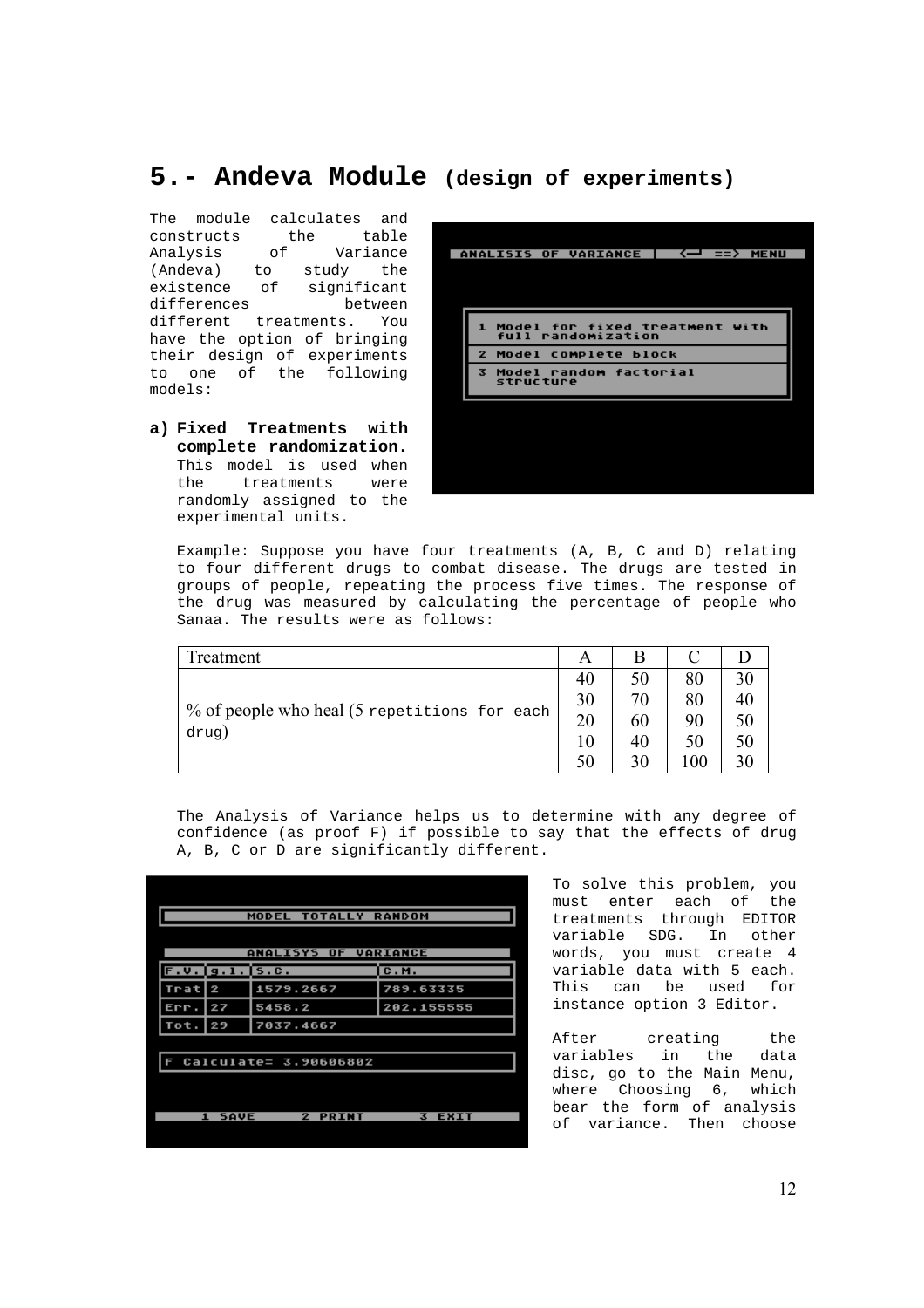option 1 of the following menu that appears on screen (Model treatments fixed completely randomized). Put your floppy and enter data from one to one variable (treatments) released earlier.

**b) Model full block.** When there is no uniformity for all experimental units, can be separated into blocks, each with characteristics uniform. So for example, a soil fertility of different stripes, each of the strips to form a bloc passes, and within each bloc, the experimental units are assigned randomly.

Example

|                  | Treatments |    |   |  |  |  |
|------------------|------------|----|---|--|--|--|
| <b>Blocks</b>    |            |    |   |  |  |  |
| <b>Block I</b>   |            | 12 |   |  |  |  |
| <b>Block II</b>  |            | 14 | U |  |  |  |
| <b>Block III</b> |            | 15 |   |  |  |  |
| <b>Block IV</b>  |            |    |   |  |  |  |

Similar to previous point, each treatment (1 to 5) should be paid in advance with Editor Variables, and then use the module Andeva.

**c) Random Model with factorial structure**. When each treatment consists of the variation of 2 or more factors, the design has factorial structure. By example, if one takes 2 factors, the first

|                  | <b>RANDOM</b>                                         | <b>MODEL</b>                                                 | <b>FACTORIAL</b>              |  |  |  |  |  |
|------------------|-------------------------------------------------------|--------------------------------------------------------------|-------------------------------|--|--|--|--|--|
|                  | <b>ANALISIS OF</b><br><b>VARIANCE</b>                 |                                                              |                               |  |  |  |  |  |
|                  | $F. V.$   g. l.   5. C.                               |                                                              | IC.M.                         |  |  |  |  |  |
| Trat             | उ                                                     | 1579.2667                                                    | 526.422233                    |  |  |  |  |  |
| ۵                | 1                                                     | -4505.7333                                                   | -4505.7333                    |  |  |  |  |  |
| в                | 1                                                     | $-8871.6333$                                                 | -8871.6333                    |  |  |  |  |  |
| AВ               | 1                                                     | 14956.6333                                                   | 14956.6333                    |  |  |  |  |  |
| Err.             | 36                                                    | 5458.2                                                       | 151.616666                    |  |  |  |  |  |
| Tot.             | 39                                                    | 7037.4667                                                    |                               |  |  |  |  |  |
| G<br>F<br>F<br>F | Calculated<br>Calculated<br>Calculated<br>Calc.factor | treatm= 3.47206047<br>fact A= -29.71792889<br>fact B=<br>AB= | $-58.51357594$<br>98.64768626 |  |  |  |  |  |
|                  | 1 SAVE                                                | $\mathbf{z}$<br>PRINT                                        | EXIT<br>ĸ                     |  |  |  |  |  |

with two different levels and the second with three levels, treatments will be trained  $2 \times 3 = 6$ .

Example:

Suppose that a trial is conducted with two fertilizers (A and B) to test its effectiveness in separately and together (interaction). Using three doses for each fertilizer (A1, A2, A3 and B1, B2, B3), the

combination therapies will be formed among them: A1B1, A1B2, A1B3, A2B1, A2B2, A2B3, A3B1, A3B2 and A3B3  $(3 \times 3 = 9$  treatments). Suppose you are four replicates per treatment, and results in production are as follows:

|                   | A1B1 | $\triangle$ 1R2 | A1B3 | A2B1 | A <sub>2</sub> B <sub>2</sub> | A2B3 | A3B1 | A3B <sub>2</sub> | A3B3 |
|-------------------|------|-----------------|------|------|-------------------------------|------|------|------------------|------|
| <b>PRODUCTION</b> |      |                 |      |      |                               |      |      |                  |      |
| $ton/acre)$ . 4   |      |                 |      |      |                               |      |      |                  |      |
| repeticions per   |      |                 |      |      |                               |      |      |                  |      |
| treatment         |      |                 |      |      |                               |      |      |                  |      |

The 9 treatments are paid in advance as variables through Editor Variables, and then uses the module Andeva.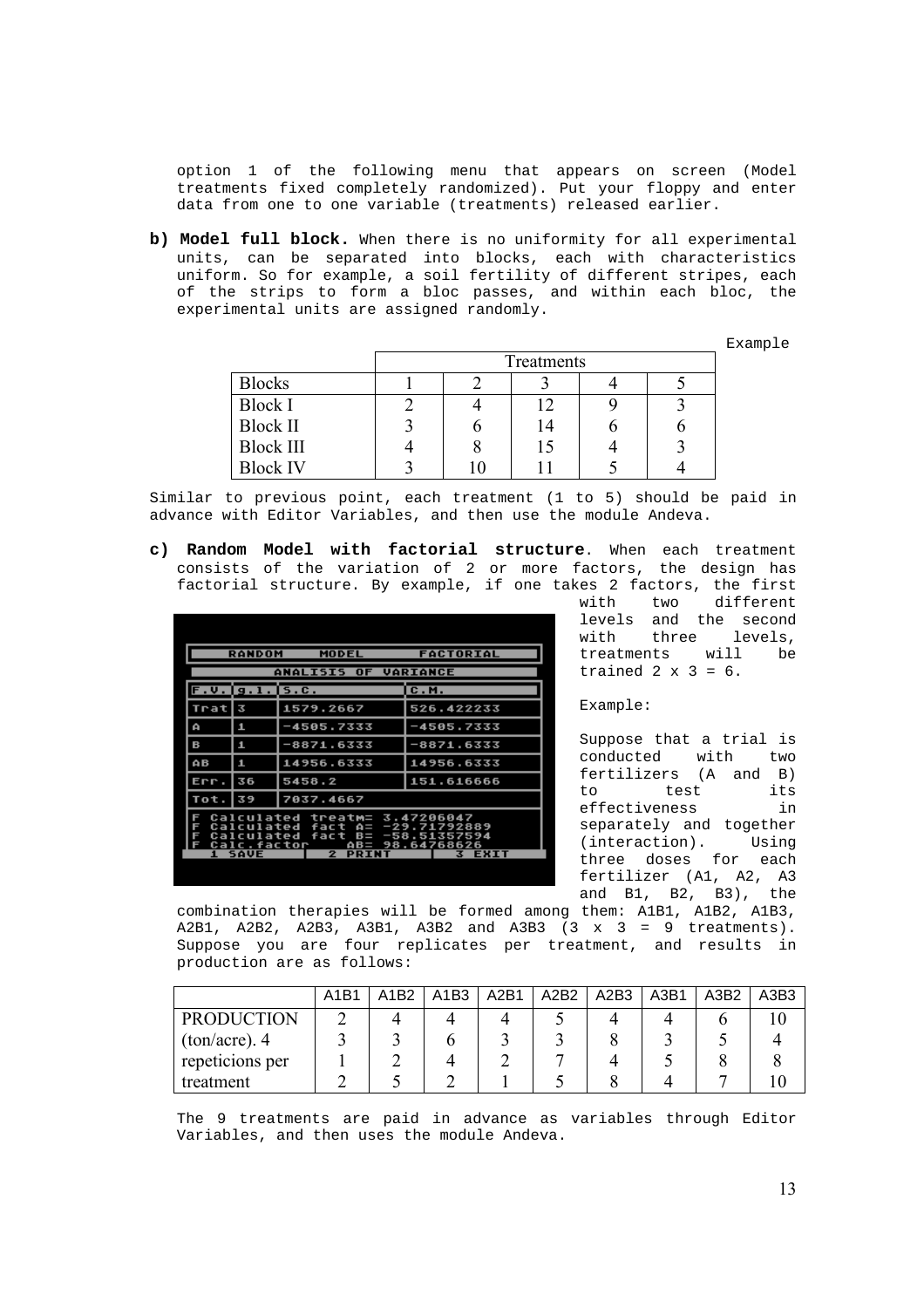# **6.- Modules for graphics**

The graphics are the most common statistical bar (simple and grouped) and circulars (sectoral or cakes).

Any variable can be created with SDG graficada with this module, provided it is within their capabilities. The pie charts require a maximum of one variable, however, the bar allowed up to three variables (all with the same number of data for each figure represents a bar). These graphs can be recorded and printed on paper.



This module also allows the variables are entering through the keyboard directly without passing through the publisher of variables.

Another interesting option is to graph functions of three variables in threedimensional shape.

Observations: These graphics capability are not creción the author of SDG. The bar charts and circulars come from the software "GRAFIQUELO", and threedimensional graphics are known as "Z\_PLOTTER". These programs have been adapted to use modular SDG.



# **7.- Printing Module**

It serves to recover on the screen and / or any file printer (graphic or not) product of the process of recording them from any form of SDG.

## **8.- Module for Files Edition**

Lets see any floppy directory, rename, delete, protect or unprotect files. Also used to format disks. In other words, it avoids having to leave the DOS to conduct these operations.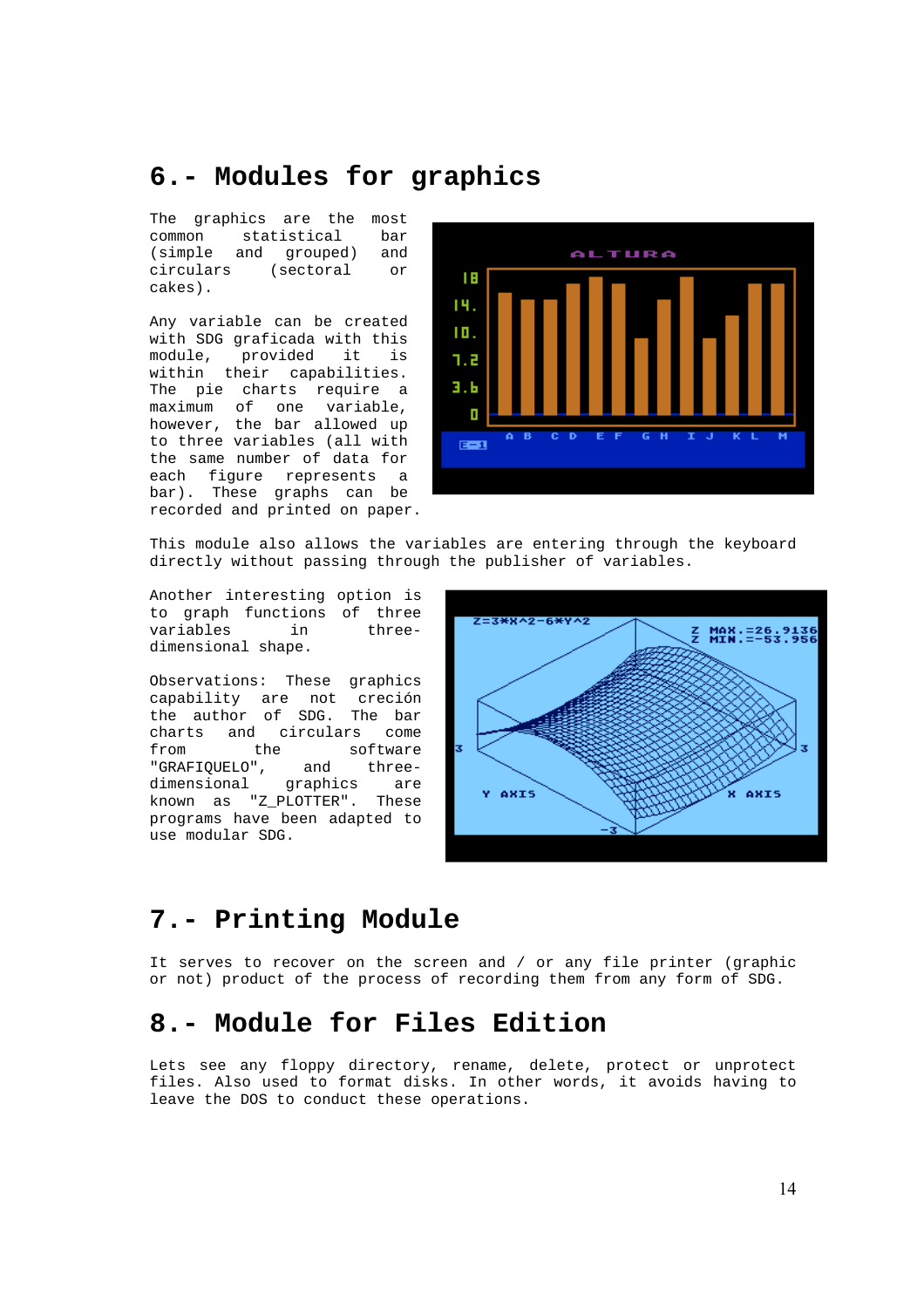It also has another option to convert the variables created with SDG in other formats of the same SDG or to make them interchangeable with other programs. This option allows the following: -- Make variables with DIF format to format SDG -- Make variables with SDG format to format DIFF -- Make variables with SDF format to format SDG -- Make variables with SDG format to format SDF -- Make variables with SDD format to format SDC -- Make variables with SDC format to format SDD

Format:

SDG: Format used by the program itself. DIFF: Data Interchange Format. SDF: Standard Data Format (Column pure data) SDD: Discrete Variable created with the Editor SDG SDC: Variable cpntinua created with the Editor SDG

The transfer to DIF format makes the variables created with SDG can be used by other programs like VisiCalc for example. They can also create data with other programs and through the DIF format, can be caught by SDG.



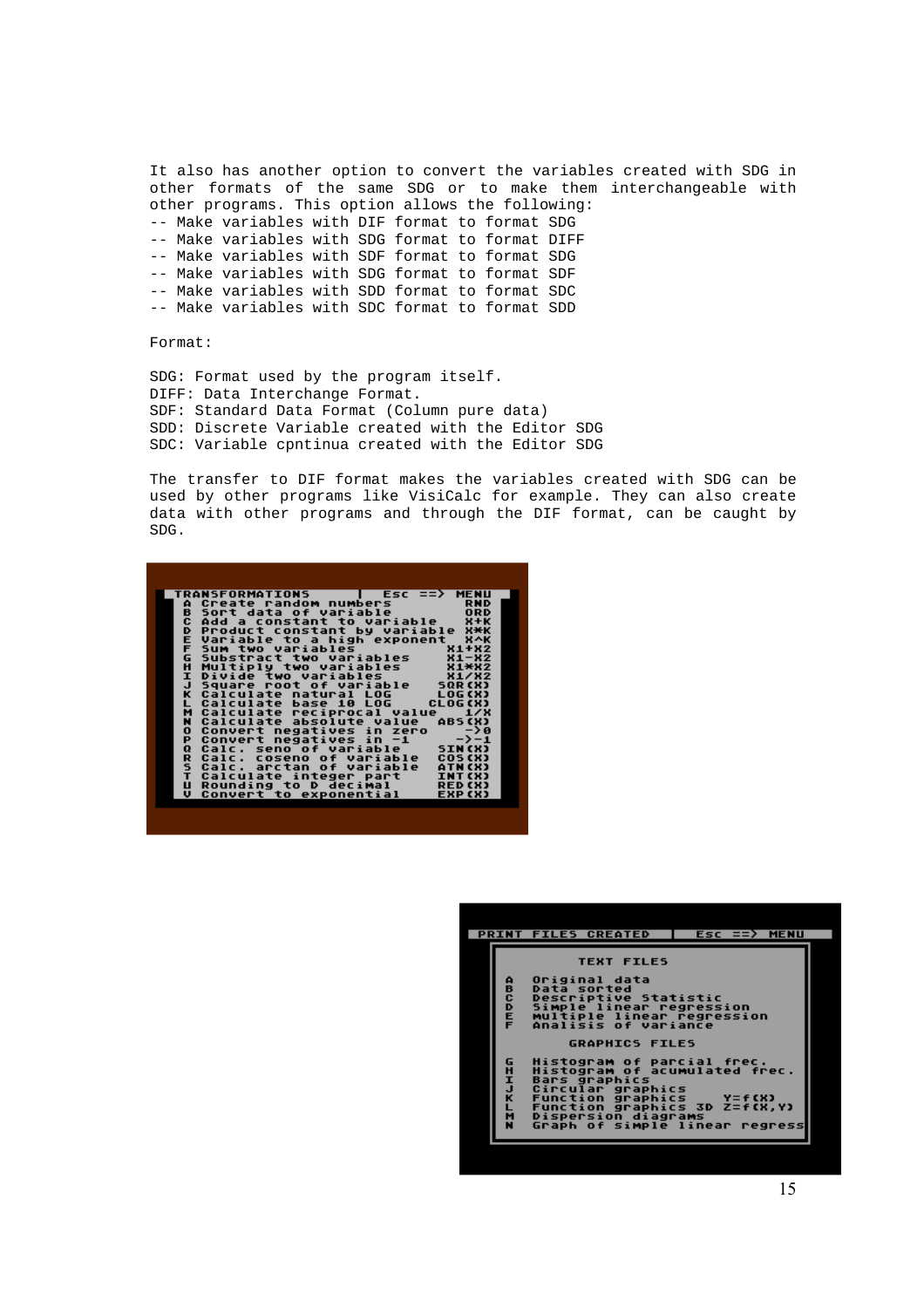# **9.- Summary commands in SDG**

| Click 1 | Click 2        | <b>Result in the Editor of Variables</b>                   |
|---------|----------------|------------------------------------------------------------|
|         |                | Create, edit and burn discrete variables with values that  |
|         |                | are repeated.                                              |
|         | $\mathcal{D}$  | Create, edit and burn continuous variables with values     |
|         |                | that are repeated.                                         |
|         | $\mathbf{3}$   | Create, edit and burn discrete variables with values that  |
|         |                | are not repeated constantly.                               |
|         | $\overline{4}$ | Create, edit and burn continuous variables with values     |
|         |                | that are not repeated constantly.                          |
|         | 5              | Edit and recorded discrete variables that are tabulated in |
|         |                | frequency tables to be processed by the module Descriptive |
|         |                | Statistics.                                                |
|         | 6              | Edit and recorded discrete variables that are tabulated in |
|         |                | frequency tables to be processed by the module Descriptive |
|         |                | Statistics.                                                |
|         |                | Edit any variable disk previously recorded through Module  |
|         |                | Editor Variables SDG.                                      |

| Click 1        | Click 2                     | Click 3                     | <b>Result in the File Editor</b>                                                                                 |
|----------------|-----------------------------|-----------------------------|------------------------------------------------------------------------------------------------------------------|
| 2              | I)                          |                             | Displays directory of any disc                                                                                   |
| $\overline{2}$ | B                           |                             | Clears files of any disc.                                                                                        |
| 2              | R                           |                             | renames files from one disk                                                                                      |
| $\overline{2}$ | P                           |                             | Protects files from one disk                                                                                     |
| $\overline{2}$ | Е                           |                             | Unprotected files from one disk                                                                                  |
| $\overline{2}$ | $\mathcal{C}$               |                             | Converts variables with DIF format to format SDG                                                                 |
| 2              | C                           | $\mathcal{D}_{\mathcal{L}}$ | Converts variables with SDG format to format DIFF                                                                |
| $\overline{2}$ | C                           | $\mathbf{3}$                | Converts variables with SDF format to format SDG                                                                 |
| $\overline{2}$ | $\mathcal{C}$               | 4                           | Converts variables with SDG format to format SDF                                                                 |
| 2              | $\mathcal{C}_{\mathcal{C}}$ | 5                           | Converts admitted as discrete variables to be<br>processed by the processor as continuing<br>Description of SDG  |
| 2              | C                           | 6                           | Converts admitted as a continuous variable to be<br>processed by the processor as discrete<br>Description of SDG |

| Click 1 | Click 2 | $\vert$ Click 3 | <b>Result in Gráphics</b>                                                                      |
|---------|---------|-----------------|------------------------------------------------------------------------------------------------|
|         |         | B               | Create Bar graphs, capturing data variables<br>recorded in Disk.                               |
|         |         |                 | Create pie charts, capturing data variables<br>recorded in Disk.                               |
|         | Т       | B               | Create Bar graphs, entering data directly from<br>the keyboard.                                |
|         |         |                 | Create pie charts, entering data directly from<br>the keyboard.                                |
|         |         |                 | Create thridimentional graphics to enter with the<br>keyboard the function of three variables. |

| <b>Click 1</b> Result in Graphics                          |
|------------------------------------------------------------|
| Process the variables entered with descriptive statistics. |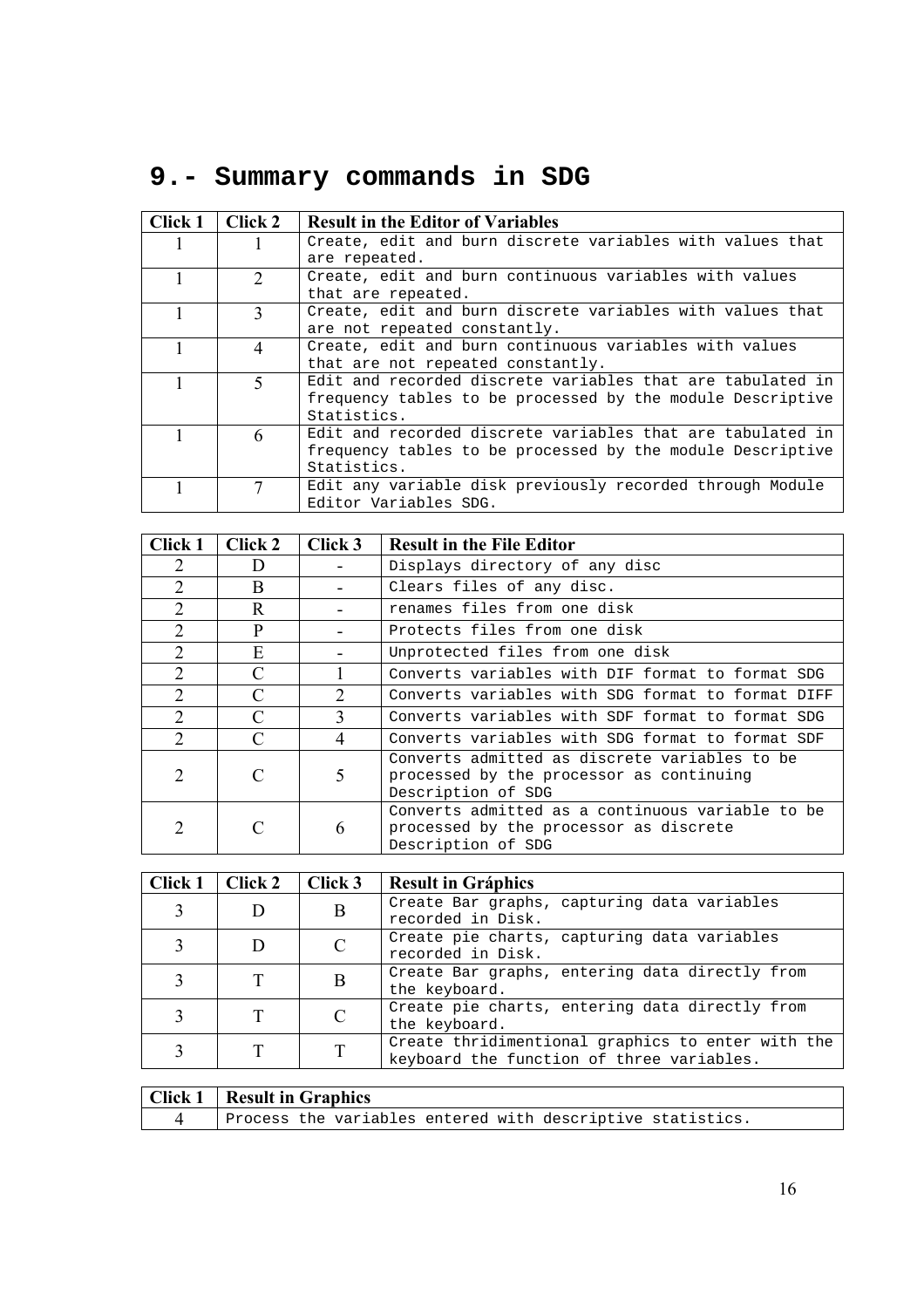| Click 1 | Click 2        | Click 3       | <b>Results in Graphics, Regressions and tranformations.</b>                                                     |
|---------|----------------|---------------|-----------------------------------------------------------------------------------------------------------------|
| 5       | 1              |               | Graf Dispersion Diagram between two variables<br>recorded in Disk                                               |
| 5       | 2              |               | Graf functions of two variables entered with the<br>keyboard.                                                   |
| 5       | $\overline{3}$ |               | Make simple linear regression between two<br>variables recorded on the Data Disk.                               |
| 5       | 4              |               | Make Multiple Linear regression between 2, 3, or<br>4 variables recorded on the Data Disk.                      |
| 5       | 5              | A             | Generates variables with random data.                                                                           |
| 5       | 5              | B             | Generates another variable ordering growing data<br>in the form of a variable saved on disk.                    |
| 5       | 5              | $\mathcal{C}$ | Generates a variable adding a constant to another<br>variable of data recorded on disk.                         |
| 5       | 5              | D             | Generates a variable multiplying a constant<br>per<br>another variable of data recorded on disk.                |
| 5       | 5              | Ε             | Generates another variable bringing to power a<br>variable data recorded on disk.                               |
| 5       | 5              | $\mathbf{F}$  | Generates another variable adding one to one of<br>the data of two variables recorded on disk.                  |
| 5       | 5              | G             | Generates another variable by subtracting one-one<br>data recorded on disc of two variables.                    |
| 5       | 5              | H             | Generates another variable multiplying one-one<br>data of two variables recorded on disk.                       |
| 5       | 5              | $\bf{I}$      | Generates another variable dividing one-one data<br>of two variables recorded on disk.                          |
| 5       | 5              | J             | Generates another variable by calculating the<br>square root of the data variable saved in a disk.              |
| 5       | 5              | K             | Generates optionally another variable calculating<br>the natural logarithm of data variable saved in a<br>disk. |
| 5       | 5              | L             | Generates optionally another variable calculating<br>the Briggs logarithm of data variable saved in a<br>disk.  |
| 5       | 5              | M             | Generates another variable by calculating the<br>reciprocal of the data variable saved in a disk.               |
| 5       | 5              | N             | Generates another variable by calculating the<br>absolute value of a data variable saved on disc.               |
| 5       | 5              | O             | Generates another variable becoming zeros the<br>negative values of a variable saved to disk.                   |
| 5       | 5              | P             | Generates another variable becoming -1 the<br>negative values of a variable saved to disk.                      |
| 5       | 5              | Q             | Generates another variable calculating Sin(x) to<br>a variable data recorded on disk.                           |
| 5       | 5              | R.            | Generates another variable calculating Cos(x) to<br>a variable data recorded on disk.                           |
| 5       | 5              | S.            | Generates another variable calculating ArcTan(x)<br>to a variable data recorded on disk.                        |
| 5       | 5              | T             | Generates another variable calculating the whole<br>party to a variable data recorded on disk.                  |
| 5       | 5              | U             | Generates another variable rounding to the<br>decimal specified recorded in disk.                               |
| 5       | 5              | V             | Generates another variable calculating $Exp(x)$ to<br>a variable data recorded on disk.                         |

# USER MANUAL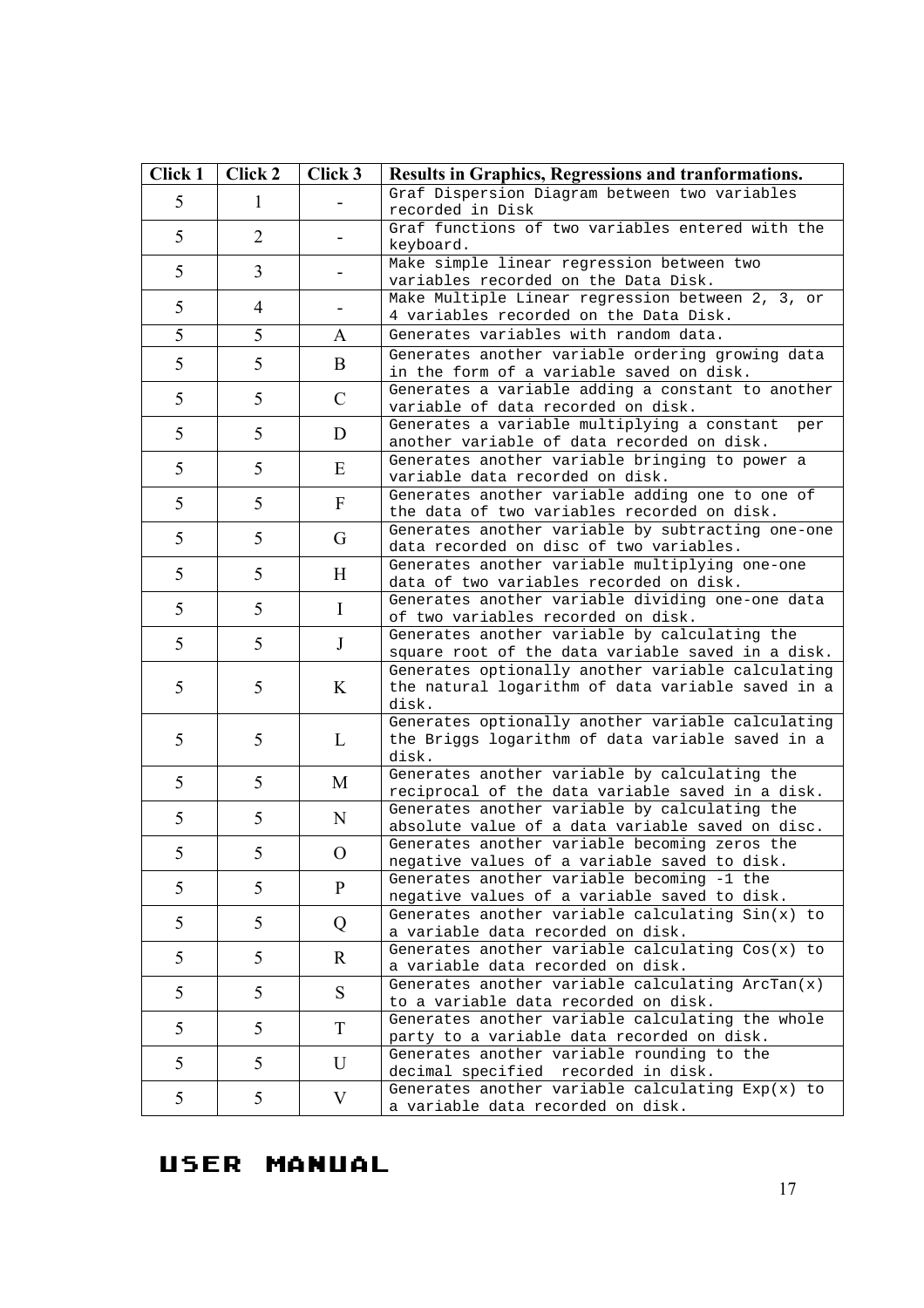### **ANNEXES**

**Reference on some formulas used by SDG:**

#### **A) Descriptive Statistics**

Arithmetic Mean

\n
$$
\mu = \frac{\sum_{i=1}^{n} X_i}{n}
$$

Median 
$$
Me = L_i + \frac{\frac{N}{2} - F_{(i-1)}}{f_i} \cdot A
$$

$$
\text{Mode} \qquad M \textsf{O} = L_i + \tfrac{f_i - f_{(i-1)}}{(f_i - f_{(i-1)}) + (f_i - f_{(i+1)})} \cdot A
$$

Geometric Mean 
$$
Mg = \sqrt[n]{x_1 \cdot x_2 \cdot x_3 \cdot \cdot \cdot x_n}
$$

$$
\text{Variance} \qquad \qquad \sigma^2 = \frac{\sum\limits_{i=1}^n (x_i - \mu)^2}{n}
$$

**Standard Deviation**  $\sigma = \sqrt{\sigma^2}$ 

**Coefficient of Variation**  $\mathbf{C}V = \frac{\sigma}{\mu}$ 

Pearson Bias 
$$
S = \frac{\mu - Mo}{\sigma}
$$

- Percentilic Kurtosis  $\quad K = \frac{P_{75} P_{25}}{2 (P_{90} P_{10})} 0.263$  $\frac{75-P_{25}}{2}$  $\bm{_{90}}$   $\bm{-r}_{10}$
- Percentile  $P_r = L_i + \frac{\frac{r}{100}n F_{(i-1)}}{f_i}A$  $\boldsymbol{f}$  $\frac{r}{100}n$   $F_{(i-1)}$  $\boldsymbol{i}$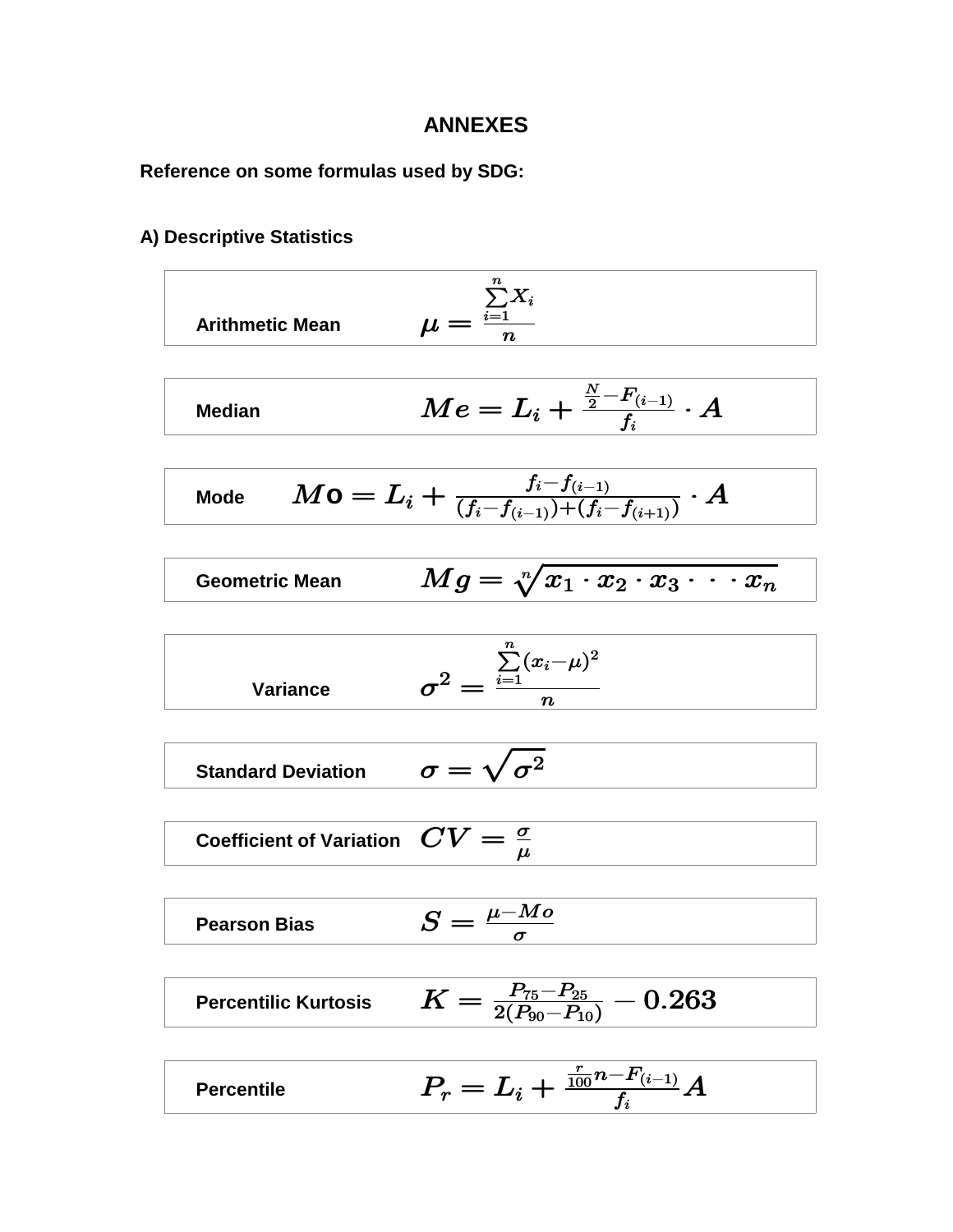# **Range**  $R = (Higher data) - (Smaller data)$

Other measures of position can be obtained from percentiles, for example:

Quartile 1  $Q_1 = P_{25}$ 

## **Notation:**

 $x_i$ : values of a variable  $(data)$ :  $x_1, x_2, x_3, ..., x_n$ 

 $n:$  Number of data in the variable

 $\boldsymbol{L_{i}}$  : Lower Limit in the i-interval of frequencies table.

 $\boldsymbol{F_{(i-1)}}:$  absolute frequency accumulated in the interval  $(i-1)$ 

 $f_i$ : absolute frequency parcial in the interval  $(i)$ 

 $\boldsymbol{f_{(i-1)}}:$  absolute frequency parcial in the interval  $(i-1)$ 

 $\boldsymbol{f_{(i+1)}}$  : absolute frequency parcial in the interval  $(i+1)$ 

 $A:$  Size intervals of the frequencies table

## **A) Regression**

If the model  $\mathbb{Y} = \alpha + \beta x + \epsilon$ , then a and b are estimators of  $\alpha$  and  $\beta$ respectively. The coefficients  $a$  and  $b$  of the equation  $Y = a + bx$  obtained **using the method of least squares. Thus:**

$$
b=\frac{\sum\limits_{i=1}^{n}\left(x_{i}y_{i}\right)-\sum\limits_{i=1}^{n}x_{i}\sum\limits_{i=1}^{n}y_{i}}{\sum\limits_{i=1}^{n}x_{i}^{2}-(\sum\limits_{i=1}^{n}x_{i})^{2}}\qquad \qquad a=\overline{Y}-b\overline{X}
$$

**In a similar manner calculated parameters in multiple linear regression.**

**The variance analysis for regression is used to determine the extent to which the regression model used explains the phenomenon being studied across the variables used. It also measures the significance of each variable.**